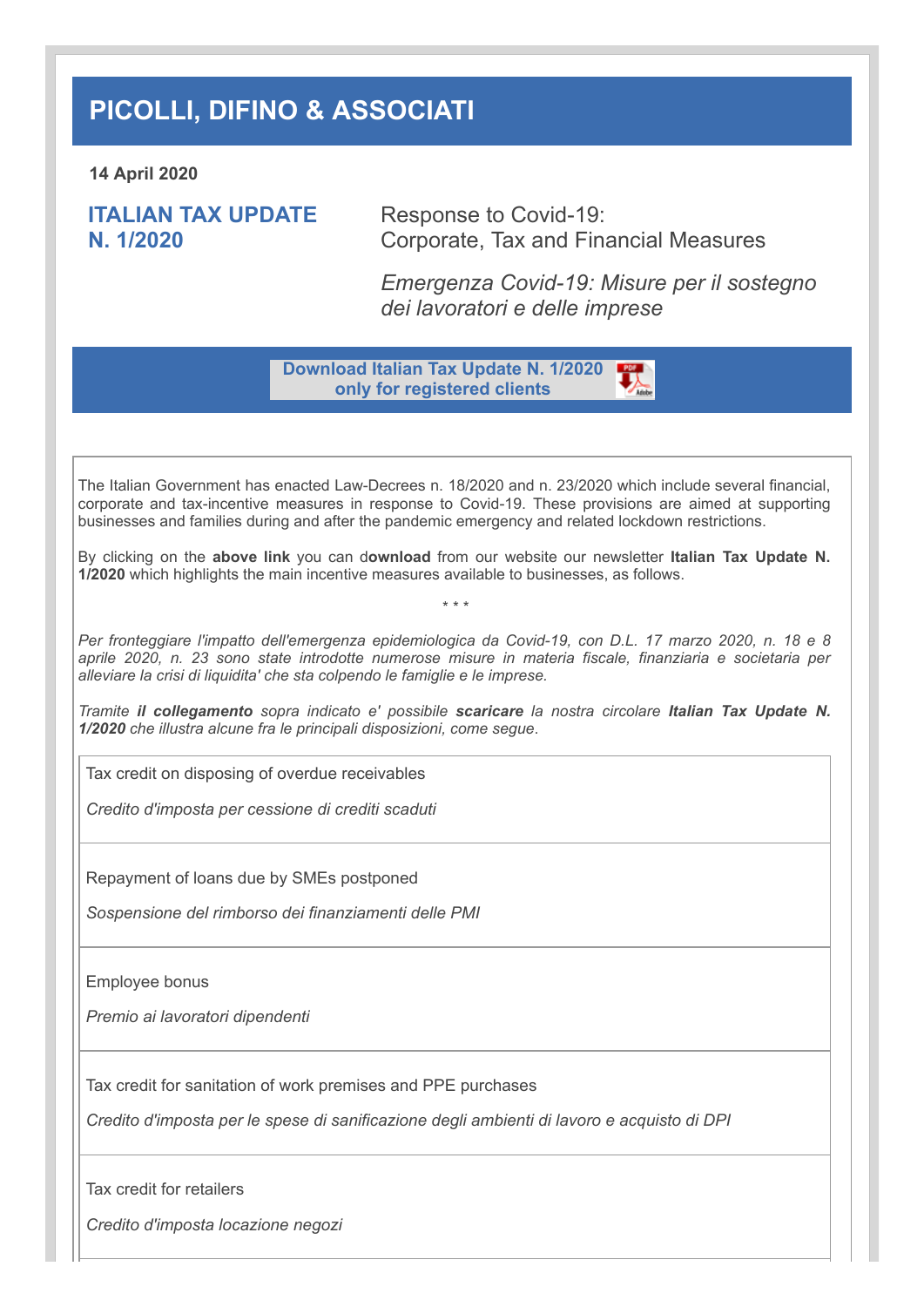**Donations** 

*Incentivi fiscali alle erogazioni liberali*

State-guaranteed loans

*Garanzia SACE per i finanziamenti bancari alle imprese*

Business continuity

*Modifiche alle norme in materia di continuita' aziendale*

SME Central Guarantee Fund

*Fondo centrale di garanzia PMI*

Deferral of tax and social security payments

*Sospensione di versamenti tributari e contributivi in caso di diminuzione del fatturato*

WHT exemption on self-employment income and commissions

*Sospensione ritenute sui redditi di lavoro autonomo e provvigioni*

Income tax advance payments

*Metodo previsionale acconti IRPEF, IRES e IRAP*

Deadline extension for payments to public administration

*Rimessione in termini per i versamenti*

Extension of submission deadline for CU certificate of income paid

*Differimento termini consegna e trasmissione Certificazione Unica*

Validity extension of certifications issued by the Revenue Agency to contractors or subcontractors

*Proroga dei certificati di regolarita' fiscale delle imprese appaltatrici*

Payment extension for stamp duty on e-invoices

*Semplificazioni per il versamento dell'imposta di bollo sulle fatture elettroniche*

Extension of legal and administrative deadlines

*Disposizioni in materia di termini processuali e procedimentali*

Please note that full implementation of the above measures requires further rulings and guidance from the authorities. Furthermore, the above emergency provisions need to be reviewed and approved by Parliament and are therefore subject to change.

As regards the extension of other tax and corporate deadlines please refer to our **Tax Newsletters 20 March 2020, n. 8** and **31 March 2020, n. 9**.

For information regarding the new **employment support measures** we suggest that you contact your labor law adviser.